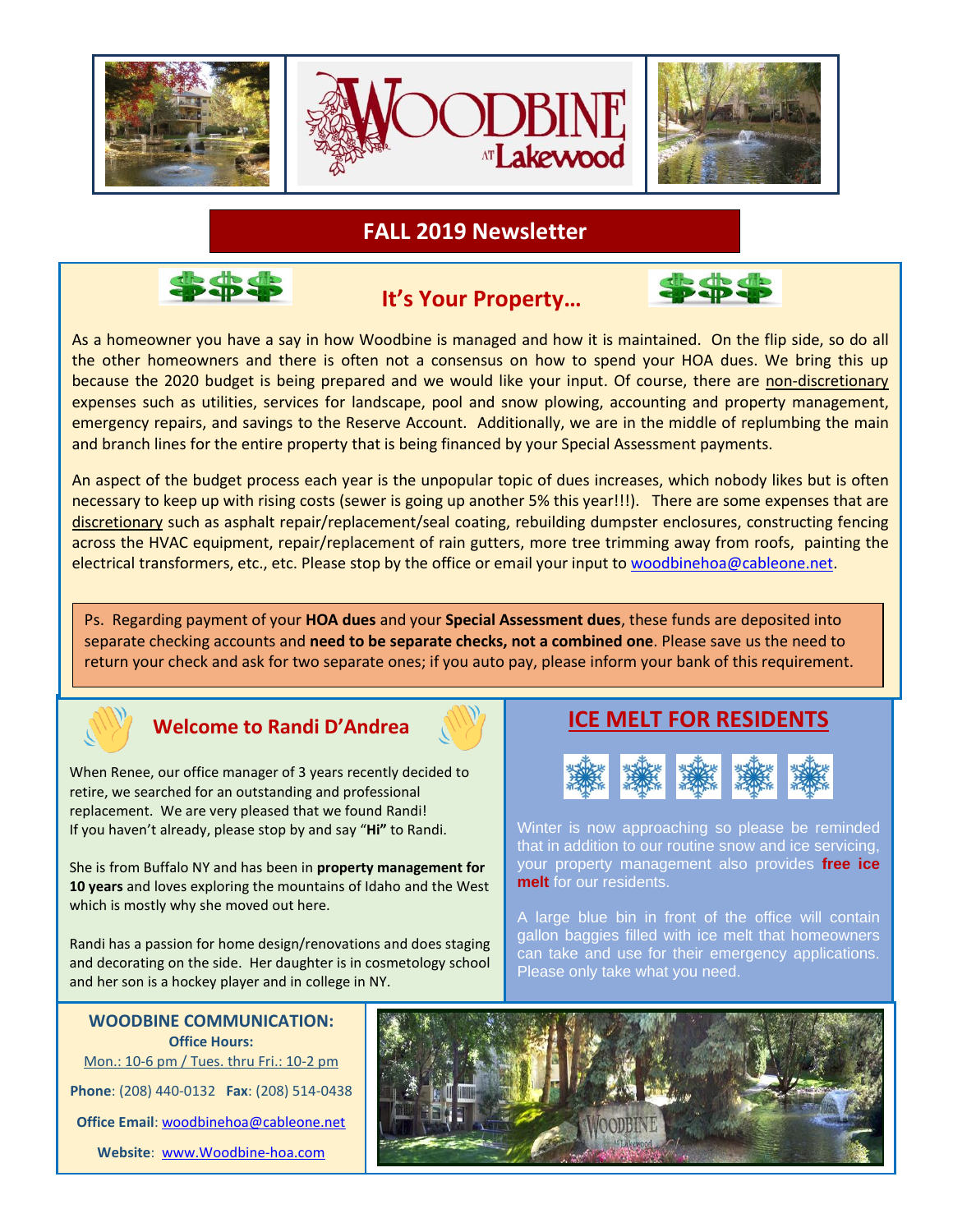## **WOODBINE PLUMBING REPLACEMENT AND SPECIAL ASSESSMENT UPDATE**



The **K building** had been excavated, the main water line and 7 of the 8 branch lines upgraded (the other had already recently been replaced), and the trench filled back up. There were 3 patios behind the **K building** that were damaged, and the grass area was significantly disturbed. All three patios have been repaired and seed and topper spread across the landscape; this should create a good foundation for next spring growth.

We also have finished work on the **J building** which only had 4 branch lines; however, 3 of those lines had shut off valves which were deeply buried in the rocks and roots of trees and shrubs. Extra work to locate and expose these valves was necessary. Also, we are discovering that previous repairs to some branch lines create a hindrance and require additional correction steps to thread a new connection into some condos.

We have now completed over half of the replacement plumbing for the **I building** which has 5 branch lines to thread. We discovered that 2 of those lines have hindrances that need to be removed which is creating additional time and expense, and unfortunately 2 large trees will need removal. While working on the **I building**, we were greeted with **3 new leaks**, one in the **L building,** one in the **G building** and one in the **F building.** The **L building** has now been fixed in a manner that is consistent with replacing the main water lines.

### **Cost Analysis**

- The **K building** with 7 branch lines to replace, plus the main line cost **\$55,846** from *Cloverdale Plumbing.* The estimated total cost from the plumber was \$52,319.
- The **J building** with 4 branch lines to replace, plus a shorter section of main line cost **\$35,848**, and the estimated total cost from the plumber was \$33,415.



Remember we are contracted on a time-and-materials basis due to the unpredictability of

underground issues; these first two buildings came in a bit higher than the plumber estimations and we hope some others will come in below. After 2 weeks of work, the cost of Cloverdale labor and equipment for **building I** is **\$20,350;** the plumber estimated total cost for this building is \$38,213. But… we are having to remove 2 huge trees.

Pro Maintenance has been assisting *Cloverdale Plumbing* with basic labor at a much-reduced rate to cut down the cost of preparation and clean up. In September we supplemented Cloverdale with \$1169 of support and in October the cost of our contribution was \$1353 The work that Pro Maintenance does is at \$33 per hour all-inclusive of taxes, insurance, benefits, etc. and Cloverdale charges \$76 per hour for this same work, a savings of \$43 per hour.

#### **Economic Plumbing Summary for September and October**

| \$16,220 Total Special Assessment Dues Collected                                                                     | <b>Mountain West Bank Credit Line</b> |                                      |
|----------------------------------------------------------------------------------------------------------------------|---------------------------------------|--------------------------------------|
| \$9,981 Total Expenditures on behalf of the replumbing project                                                       | \$200,000                             | <b>Beginning Balance</b>             |
| \$ 6,239 Net of Receipts and Disbursements for September and October                                                 | \$55,847                              | September draw                       |
| \$55,847 September draw down from our Mountain West credit line<br>\$55,847 September payment to Cloverdale Plumbing | \$35,848<br>\$91,695                  | November draw<br>Total Draws to date |
| \$35,848 November draw down from our Mountain West credit line<br>\$35,848 November payment to Cloverdale Plumbing   | \$108,305                             | Balance available                    |



# **2019 Dryer Vent Cleaning Program**

Based on the success of our 2017 & 2018 programs, we have again contacted the company who will give Woodbine a **quantity discount for dryer vent cleaning.** This process is a preventative maintenance action and we encourage all homeowners to take advantage of this great deal. **DaVine Air** has agreed to only a **\$17 bulk rate resident charge** for this useful service. Normally this would be \$59 for a single servicing at a home.

The process is done using a reverse air technique and will be done from the outside, so you do not have to be home. What is needed is to **sign up for the service and deliver to the office a \$17 check payable to DaVine Air**; the check which will not be deposited until the service is complete. We need a **minimum of 15 sign-ups** to get this discount. Please sign up today if you are interested so that we can reserve our dates (probably for December).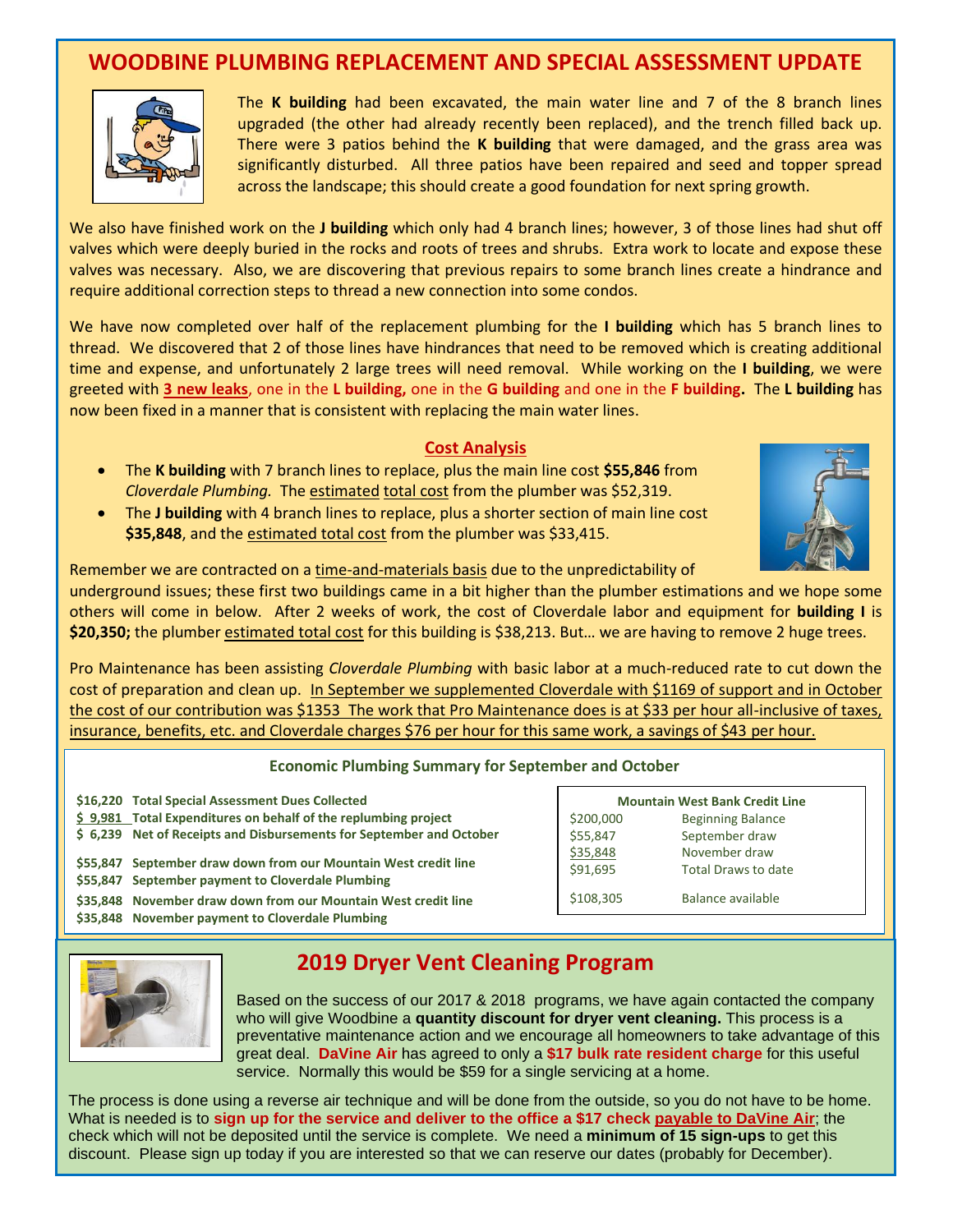# **IMPORTANT REMINDER !**

Recently we received a citation from the Boise fire inspector, Captain Jesse Tappert, and he identified three areas of concern at Woodbine. We discussed these issues with him as well as had a personal meeting to clarify. Please refer to the *International Fire Code, sections 906 & 907* if you want to verify or do more research on the following issues.

### **1. FIRE EXTINGUISHERS THROUGHOUT THE PROPERTY**

We are an R-2 property (residential multi-unit). There needs to **either** be a fire extinguisher inside each condominium rated *1A 10bc* **or** a fire extinguisher within 75' of each exterior door rated *2A 10bc*. The HOA decided to install 50 exterior fire extinguishers as a more practical solution and that has now been completed. We also must have these inspected annually by a certified fire suppression company.

### **2. SMOKE ALARMS AND CARBON MONOXIDE DETECTORS**



It is the **homeowner responsibility to maintain smoke alarms and carbon monoxide** detectors inside their condominium and we will be updating the Woodbine HOA Rules and Regulations to identify this requirement. You can purchase a smoke and carbon monoxide detector combo unit; prices vary but we found the cheapest was on Amazon for \$22.57. These can also be purchased at Home Depot for various prices including a 2-pack for economy.

Regarding Carbon Monoxide, some homeowners might question the need for a detector when Woodbine does not have gas appliances or furnaces. The fact is that there are 5 buildings with gas fireplaces, and others are woodburning; combustion of wood also produces carbon monoxide (CO) as verified with the inspector. Any condo that has a fireplace is therefore technically required to have a CO detector.

### **3. BARBEQUE USE ON PATIO DECKS OR NEAR BUILDINGS**

There are 2 issues that need to be addressed: location of barbeque use, and storage of cylinders for those that use gas.

**1. Barbeque location:** To quote the fire inspector, Open-flame cooking devices (BBQ's), whether LP-gas fueled or charcoal/solid fuel, *"shall not be operated on combustible balconies (above the first story) within 10 feet of combustible construction".* This is common sense, however there are so many fires each year that are caused by barbeques, especially smoldering charcoals and leaking gas cannisters.





**2. Storage of gas cylinders:** *LP (liquified petroleum) Gas Cylinders within a residential building (under the horizontal projection of the roof, floor or balcony above), ... and detached garages, shall be limited to cylinders each with a maximum water capacity of 2.7 lb. and shall not exceed 5.4 lb. aggregate water capacity per each living space unit.*

*LP-Gas Storage on Exterior Balconies of Residential Buildings. Cylinders having water capacities greater that 2.7 lb. shall not be located on decks or balconies of dwellings of two or more living units above the first floor.* 

### **Note: Typical consumer LP-Gas barbecue cylinders are 47.7 lb. water capacity. Typical LP Gas camp stove or lantern canisters are 2.7 lb. water capacity.**

This is a challenging fire code for those who like to barbeque on their patios and decks, however it was designed by the International Fire Code for the purpose of safety. Afterall, Woodbine condominium homeowners live in a common space and the actions of even one careless individual could burn down a whole building and spread to another…

**Fall is Falling**... yep and all over Woodbine!! But of course, why most of you live at Woodbine is because it is in the "woods" that provides spring, summer and fall ambiance. Along with that comes the maintenance of pests and leaves for which we have a landscaper and pest control service that supplements the work that our in-house staff performs. Recently one of the most common requests





we get is to clean someone's gutters, and when we do it this time of the year, they are shortly refilled with fall leaves. Many of you may not know that our gutters do have covers inserted inside them to assist with the task. But given our budget and ongoing plumbing project there is a limit to what can be done at this time. **Thanks for your understanding.**